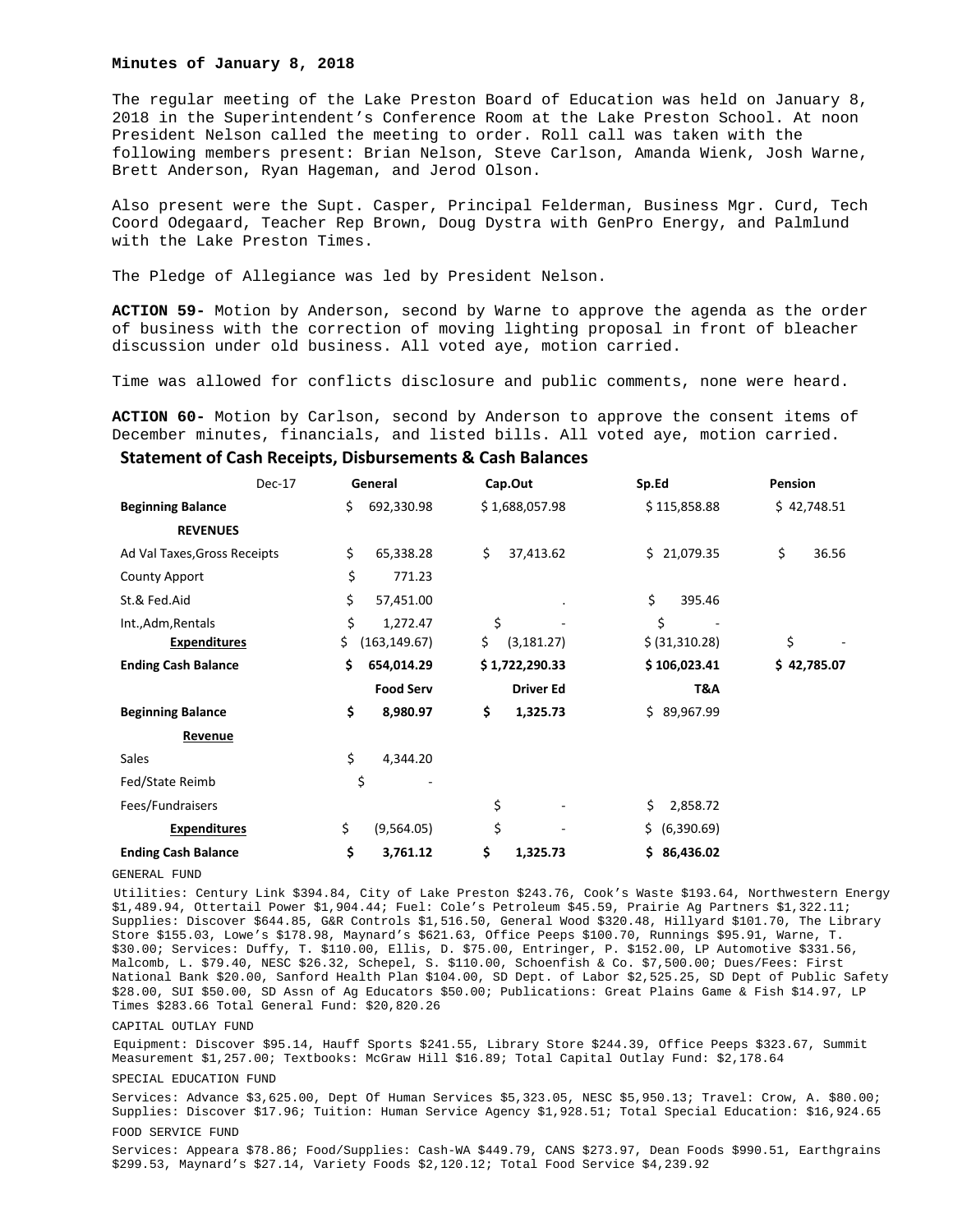**December Payroll:** General \$111,397.19, Benefits \$35,351.10; Special Education: \$16,233.76, Benefits: \$4,724.29; Food Service: \$4,166.22, Benefits \$1,421.14 Total December Payroll: \$173,293.70

### **OLD BUSINESS:**

Doug Dystra from GenPro Energy presented information regarding converting our existing lighting over to LED lighting with potential energy savings and increased student learning capabilities. He would need us to publish an RFP to quote the cost of the conversion.

**ACTION 61-** Motion by Warne, second by Hageman to start request for proposal process for lighting improvements as per GenPro's request. All voted aye, motion carried.

Supt. Casper and Principal Felderman presented three quotes for replacement of main gym bleachers, with recommendation to go with the lowest bid from Seating and Athletic Facility Enterprise (SAAFE).

**ACTION 62-** Motion by Wienk, second by Hageman to approve purchasing bleachers and accessories per proposal from SAAFE for \$82,424.00. Hageman, Warne, Wienk, and Nelson voted aye; Carlson, Olson, and Anderson voted nay, motion carried.

Supt Casper presented proposals for adding central air for the music room, reroofing above music room, and re-roofing above main gym. **ACTION 63** – Motion by Anderson, second by Olson to accept Perry Electric's proposal for Central Air for music room for \$15,171 and Pro-Tec Roofing's proposals for reroofing above the music room for \$19,780.00 and above main gym for \$48,650.00 All voted aye, motion carried.

## **NEW BUSINESS:**

**ACTION 64:** Motion by Olson, second by Carlson to set election date as April 10, 2018 in conjunction with city elections, if applicable. All voted aye, motion carried.

**ACTION 65:** Motion by Carlson, second by Wienk to approve Audit report and DLA Letter of Acceptance. All voted aye, motion carried.

**ACTION 66:** Motion by Anderson, second by Olson to approve the contract of Patty Garry as part-time custodian at the rate of \$11.13 per hour. All voted aye, motion carried.

The first reading of the 2018-19 school calendar was read, with no adjustments made.

# **REVIEW/DISCUSSION:**

Discussion was held on a proposed community daycare. Supt Casper said that the school would be willing to help, but still needs more information as to the extent of help needed. He asked that the development board obtain more data.

Supt Casper and Business Manager Curd reviewed the door proposals received.

**ACTION 67:** Motion by Olson, seconded by Hageman to accept the proposal from Midwest Glass for \$26,452.00. All voted aye, motion carried.

### **REPORTS:**

Anderson reported on the NESC meeting he attended, stating that they had evaluated Director Aberle, and still receiving information regarding an autism school. Legislative update by Hageman noted that legislative session was due to begin the next day and conclude on March 26<sup>th</sup>. Business Manager Curd reported that most of the year end reporting due by the  $31^{st}$  is complete, and is waiting on insurance pool for more information to complete the 1095's. Elementary Principal Felderman reported that it's cold and flu season, and noted that the school is taking precautions to